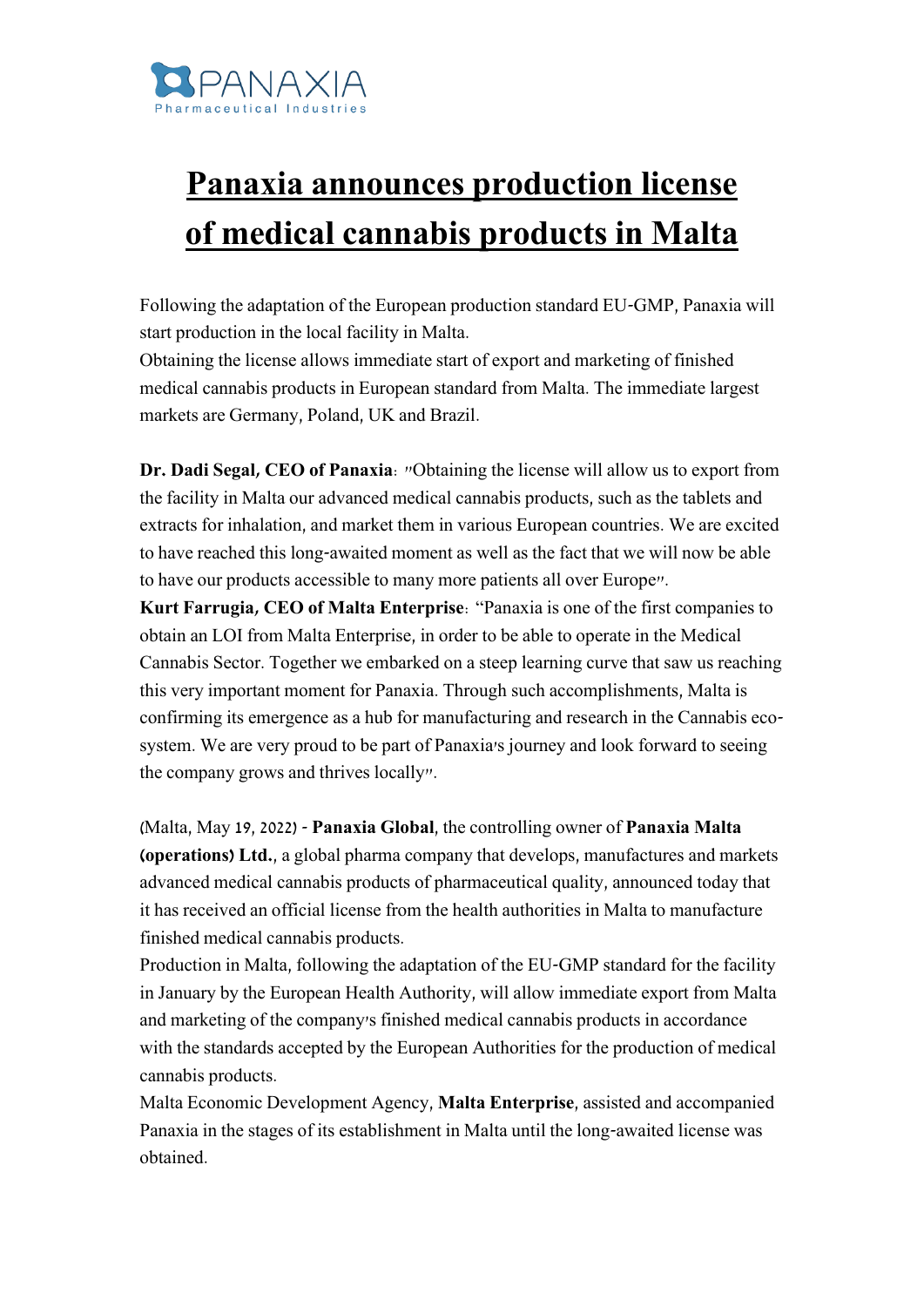

Obtaining this license alongside the recently adopted EU-GMP standard will allow Panaxia to produce medical cannabis-based products at a facility in Malta, which for marketing to certain countries in the world requires registration of the final product in the country of origin as well. Thus, the facility in Malta will allow the export of products also to countries that require registration of the advanced products (e.g., tablets and inhalation products) in the country of origin as a finished products. The largest and most immediate new markets to which the company is targeting are the British market and the Brazilian market.

These exports currently cannot be made from Israel to those countries, in light of the regulations in Israel, which do not allow the registration of such advanced products in Israel. Thus, the advanced products have been submitted for registration in Malta and will be exported from Malta to the destination countries requiring registration in the country of origin.

## **The medical cannabis market in the UK**

The UK is one of the most promising markets in Europe, a significant market estimated today with around 1.4 million patients who can have access to medical cannabis. According to estimates by Prohibition Partners in 2021, 23,466 medical cannabis products were issued in the UK to patients in the private market, compared to 278 products issued in 2019. This is a market that is currently mostly a private and uninsured market<sup>1</sup>.

Panaxia is the first and only company that exports and markets inhaled medical cannabis extracts in Germany in particular, and in Europe in general. The company's premium oils are also regularly marketed in Germany and Cyprus.

## **About Panaxia Global**

**Panaxia** is a global pharma company, which develops, manufactures and markets advanced medical cannabis products of pharmaceutical quality. **Panaxia Labs Israel Ltd**., which is traded on the Tel Aviv Stock Exchange (TASE: PNAX) and **Panaxia Malta (Operations) Ltd**. are subsidiaries of Panaxia Global. Both companies hold an EU-GMP European production standard from the EU Health Authority, which is required for the commercial production and export of medical cannabis and its products to Europe. Panaxia specializes in the development, production and marketing

<sup>&</sup>lt;sup>1</sup> Prohibition Partners, The European Cannabis Report,  $7<sup>th</sup>$  Edition